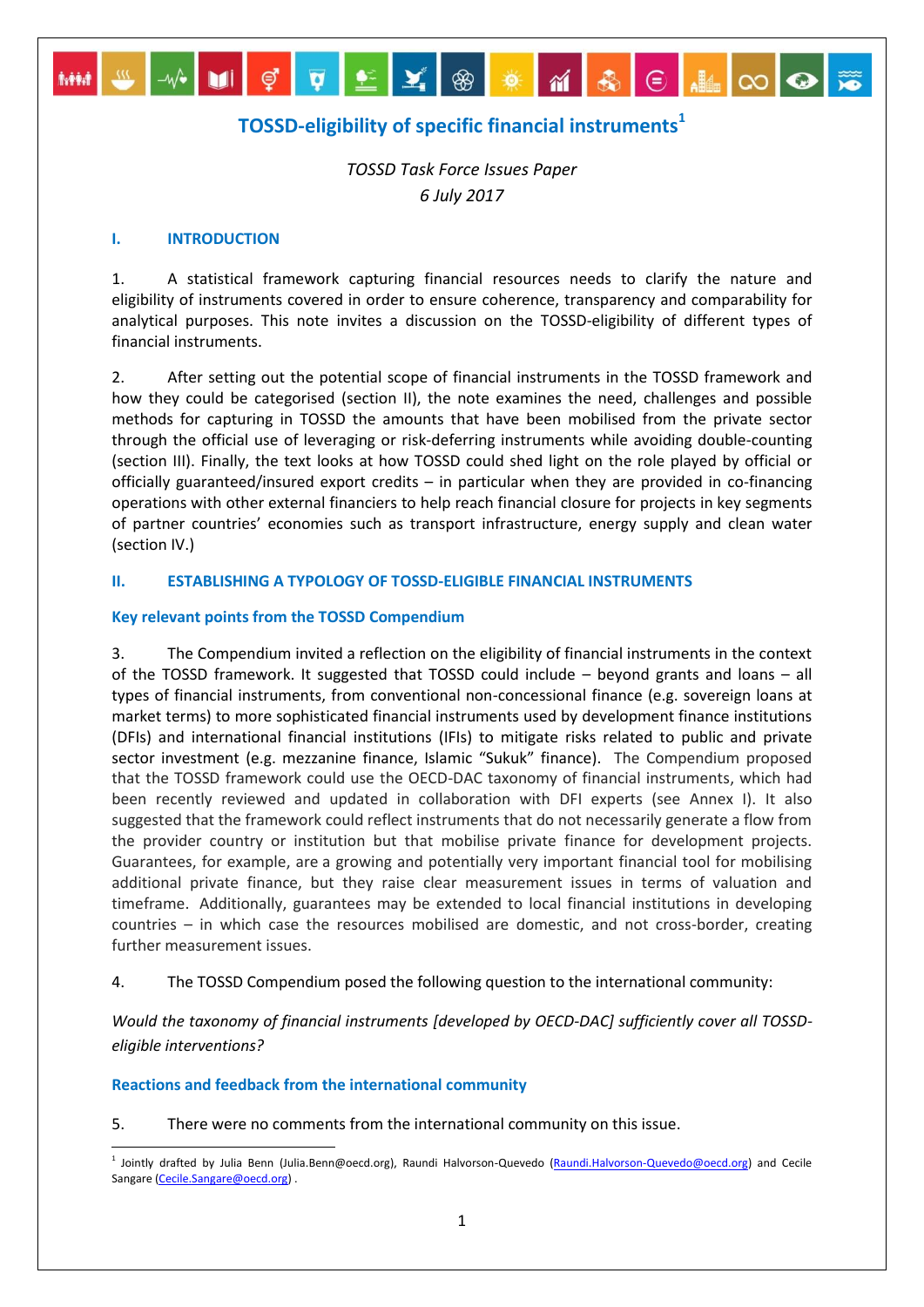## **Issues for discussion**

TOSSD Task Force members are invited to express their views regarding the following questions:

*Would the OECD-DAC classification of financial instruments presented in Annex I be useful in the context of the TOSSD statistical framework?*

*How might guarantees be measured in the TOSSD framework e.g. the amount of the exposure? Timeframe e.g. when/if the guarantee is exercised?* 

## **III. CAPTURING IN TOSSD THE AMOUNTS MOBILISED FROM THE PRIVATE SECTOR BY OFFICIAL DEVELOPMENT FINANCE**

## *a) Why measure mobilisation?*

## **Key relevant points from the TOSSD compendium**

6. The Compendium proposed that the TOSSD framework measure the amounts directly mobilised from the private sector through official use of different financial instruments in order to ensure that TOSSD data will capture the total amount of the cross-border flows generated. This would enhance transparency regarding the nature and magnitude of mobilised resources; provide helpful data for developing country planning processes, balance of payments tracking efforts and debt management systems; and enable the international community to understand whether, and the extent to which, the official use of different financial instruments are contributing to SDG financing needs. It would further enable TOSSD data to feed into the monitoring of SDG target 17.3 to "mobilise additional financial resources for developing countries from multiple sources."

7. Measuring mobilisation calls for counting resources from multiple sources that have been stimulated by official interventions for development purposes. Establishing a statistically sound methodology for measuring mobilisation creates incentives for providers to report these complex project financing arrangements. This is all the more important considering the steep challenges in securing data regarding the financial support provided by private entities e.g. banks, enterprises, investment funds, etc., where confidentiality considerations create considerable barriers to accessing information. TOSSD operations involving official finance could conceivably be a very pragmatic, functional and useful way of tracking private finance supporting the SDGs.

8. The TOSSD Compendium posed the following question to the international community:

*When measuring mobilisation in TOSSD …, should the resources mobilised be included in the measure or presented separately? What would be needed to ensure availability of detailed project information so that TOSSD could capture the totality of cross-border flows, including complex project schemes, at country level?* 

## **Reactions and feedback from the international community**

9. Responses from the international community to the questions in the Compendium suggested broad support for reflecting in the cross-border flow pillar of TOSSD the amounts mobilised from the private sector by official development finance interventions. Nevertheless, views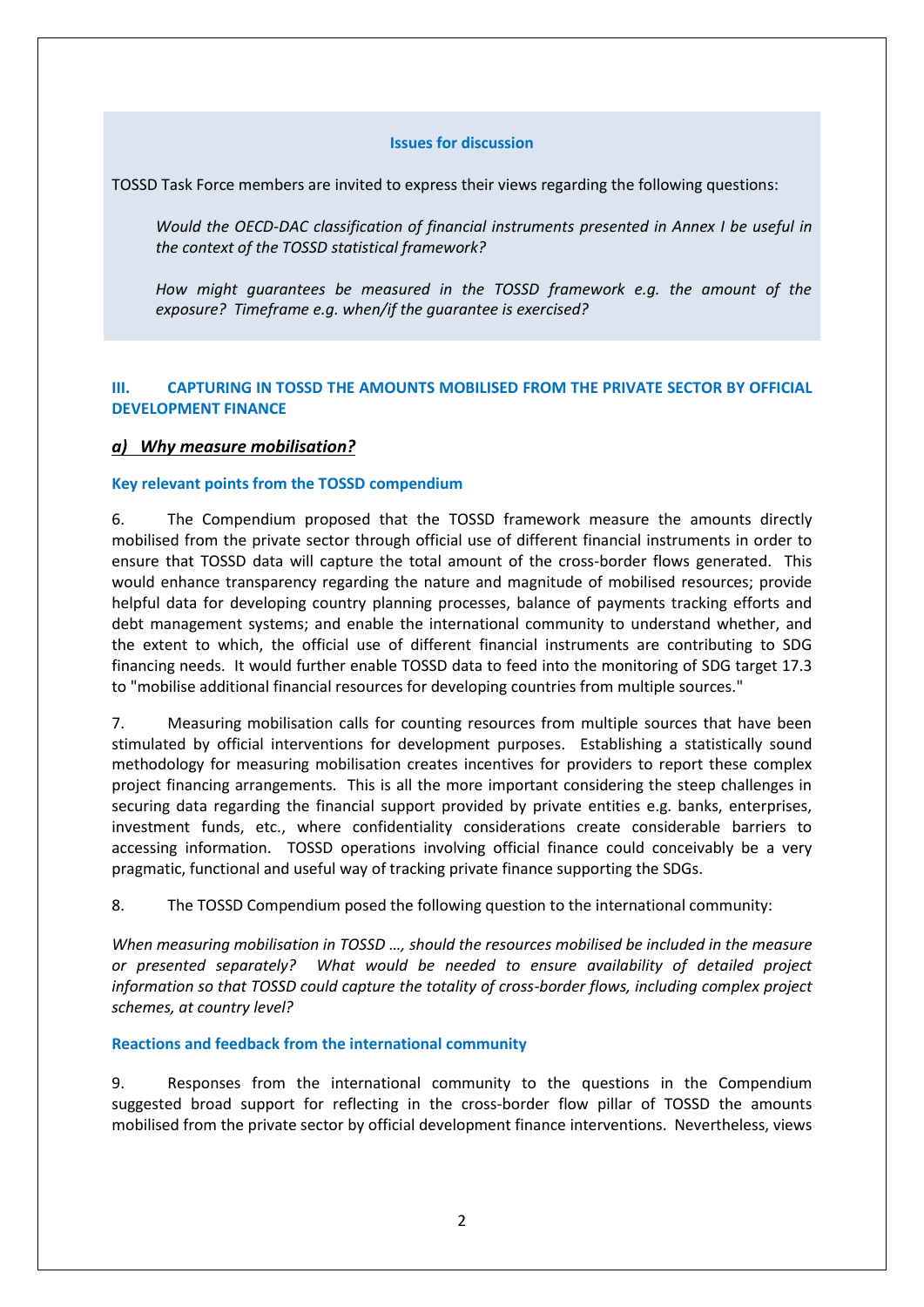diverged as to whether this information should be subsumed in TOSSD figures or presented separately<sup>2</sup>:

- Some argued that mixing official and private finance undermined the conceptual basis of TOSSD as a measure of "official" or "officially supported" finance (with a knock-on effect on the TOSSD acronym).
- Others considered that, from a cross-border flow perspective, it would be relevant and useful for developing countries and their local authorities to track this information using TOSSD data since the amounts mobilised from the private sector constitute an integral part of financing packages (as illustrated by the case of the Lake Turkana Wind Park Project illustrated below).



#### **Issue for discussion**

TOSSD Task Force members are invited to express their views regarding the following question:

*Should the amount of resources mobilised from the private sector by official development finance interventions be included in the TOSSD framework? Or should these resources be presented separately?*

### *b) What and how to measure?*

### **Key relevant points from the TOSSD Compendium**

10. Resources mobilised from the private sector through instruments that lever additional finance are essential components of the TOSSD framework. Sound methodologies to measure the amounts mobilised are critical to avoid double-counting among those institutions that will provide TOSSD data. However, as described in the Compendium, measuring the amounts mobilised by

 2 At the time of the Compendium the TOSSD framework was composed of two pillars: a "provider" measure and a "recipient" measure. Many reactions to the Compendium called for mobilised resources to be presented separately in the TOSSD framework, reflecting concerns that mobilised resources would inflate the "provider" measure figures. As a consequence of the Compendium consultation and other international discussions, the "provider" measure was abandoned due to strong concerns about the potential confusion and dilution it could create regarding the ODA measure and associated international commitments. The "recipient" measure was retained and renamed the cross-border flow pillar.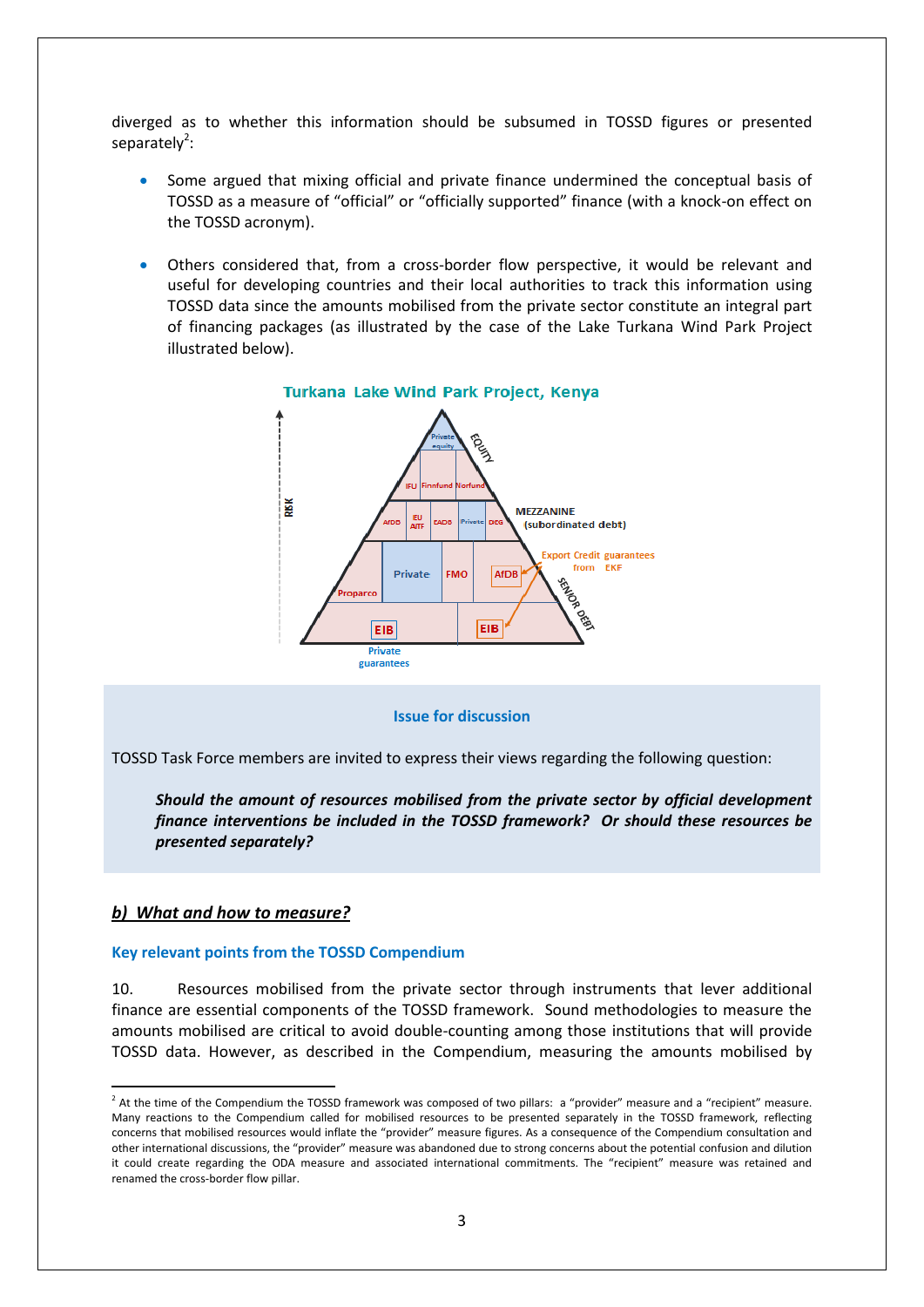official interventions presents a number of challenges, in particular where multiple actors are involved in different financial components and implementation phases of an activity or project. Key elements to be clarified include i) how the term "mobilised" will be defined (including vis-à-vis other terms such as "catalysed", "leveraged" and "co-financed") and ii) the scope and timeframe of the investment (including the boundaries of eligible investment activities and the start- and end-point of the project).

11. The Compendium noted that the OECD has recently expanded the framework of the DAC statistical system to include reporting on the amounts mobilised from the private sector by official development finance interventions. The approach builds on methodologies that are based on a number of principles underpinning an international statistical system: in order to be realistic, feasible and to avoid double-counting, the approach strives to be conservative in terms of causality (i.e. only include amounts mobilised where a "direct" causal link is demonstrated between the private finance and the official intervention), fair in terms of which actors are taken into account (all public institutions involved in a transaction are acknowledged and taken into consideration, including local actors) and pragmatic in terms of data availability and reporting feasibility. Each leveraging instrument has its own specific methodology for measuring mobilisation<sup>3</sup>.

12. It will be important to develop a harmonised methodology for calculating amounts mobilised by official interventions for the TOSSD statistical framework.

13. The TOSSD Compendium posed the following questions to the international community:

*What would be needed to ensure availability of detailed project information so that TOSSD could capture the totality of cross-border flows, including complex project schemes, at country level?* 

*Could the OECD methodology serve as an international standard for measuring mobilisation in TOSSD?* 

## **Reactions and feedback from the international community**

14. There were no comments from the international community on these issues.

## **Issues for discussion**

TOSSD Task Force members are invited to express their views regarding the following questions:

*Should measuring mobilisation be limited to cases where a causal link between private finance made available for a specific project and the official flows that were used to incentivise them can be demonstrated (e.g. an agreement to provide a guarantee)?* 

*Might the OECD methodology for measuring amounts mobilised be a useful tool for the TOSSD statistical framework?*

*What could be done to "connect up" reporting across different development finance providers and actors in the case of complex financing arrangements? Should the TOSSD statistical system establish "project identifiers" in order to reduce the scope for doublecounting?* 

<sup>1</sup> <sup>3</sup> For additional information on the methodology for measuring mobilisation please see https://www.oecd.org/dac/stats/principles-formobilisation.pdf.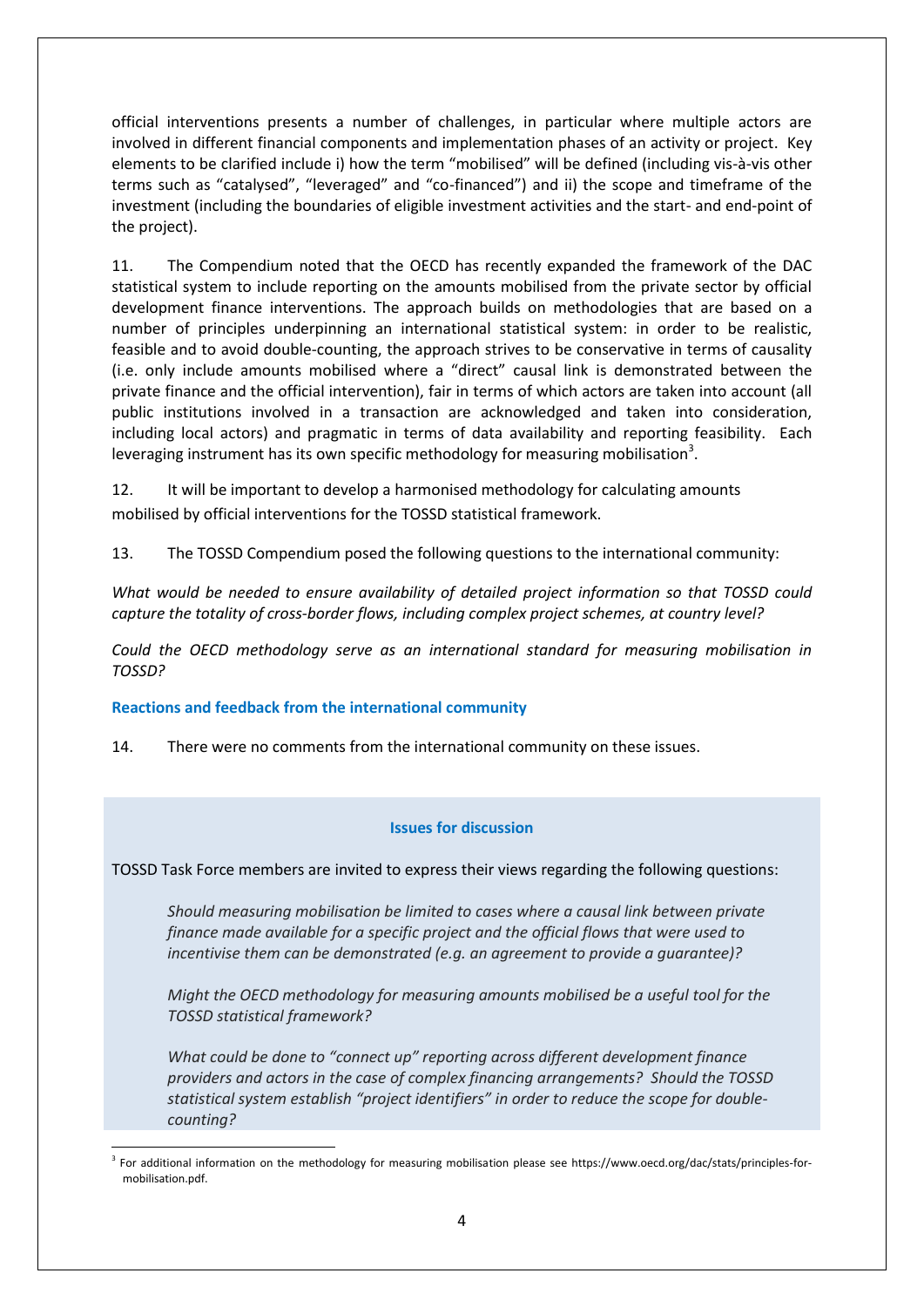*In some cases the amounts that are mobilised for an SDG investment may merit inclusion in TOSSD – but they may not constitute a cross border flow e.g. when resources from domestic sources are mobilised by an official external guarantee. At the same time, these operations provide developmental benefits since mobilised domestic resources contribute to financial sector deepening and do not incur any foreign exchange risk. How might these operations be captured in the TOSSD framework?*

## **IV. SHOULD EXPORT CREDITS BE INCLUDED IN THE TOSSD FRAMEWORK?**

## **Key relevant points from the TOSSD Compendium**

15. In the Compendium the question was raised as to whether TOSSD could include export credit operations which, from a cross-border perspective and despite their commercial nature, could be considered as contributing to economic development. Official export credit operations comprise government financial support, direct financing, guarantees, insurance or interest rate support provided to foreign buyers to assist in the financing of the purchase of goods from national exporters<sup>4</sup>.

16. The TOSSD Compendium posed the following question to the international community:

*How, and to what extent, could trade finance be covered in TOSSD? What parameters could be used to determine the boundaries for TOSSD-eligible trade finance, where the motivations are both promoting domestic interests and developmental impact abroad?* 

## **Reactions and feedback from the international community**

17. There were few comments on the export credit issue as briefly set out in the Compendium. One respondent noted that trade finance from official sources can have a positive development impact and should be included in TOSSD (within parameters yet to be negotiated). Another noted that, while export credit support is commercially-motivated and has no explicit objective of promoting economic development and welfare in host economies, it does mitigate risks for investors and thus plays an important role in facilitating access to capital in developing countries. For this reason, officially-supported export credits also receive particular attention in broader analyses of developing countries' external finance. As such, it seemed reasonable that they should be reportable as part of the cross-border flow measure. This commentator suggested that export credits should simply be reported according to the rules in force for the instruments used (nonconcessional loans or guarantees).

## **Other considerations**

18. Over the course of numerous TOSSD outreach events over the past two years, many development policymakers and actors have expressed the view that TOSSD should not only cover activities with a primary developmental purpose but also those that are of mutual benefit, i.e. serve the interests (development, commercial, cultural and/or political) of both the recipient and the provider country. An acknowledgement within the TOSSD framework of the relevance and legitimacy of the mutual benefit principle would strengthen its appeal to South-South providers. In this context, some export credits could also be considered TOSSD-eligible.

 $\overline{a}$ 

<sup>4</sup> Source: OECD Glossary of statistical terms.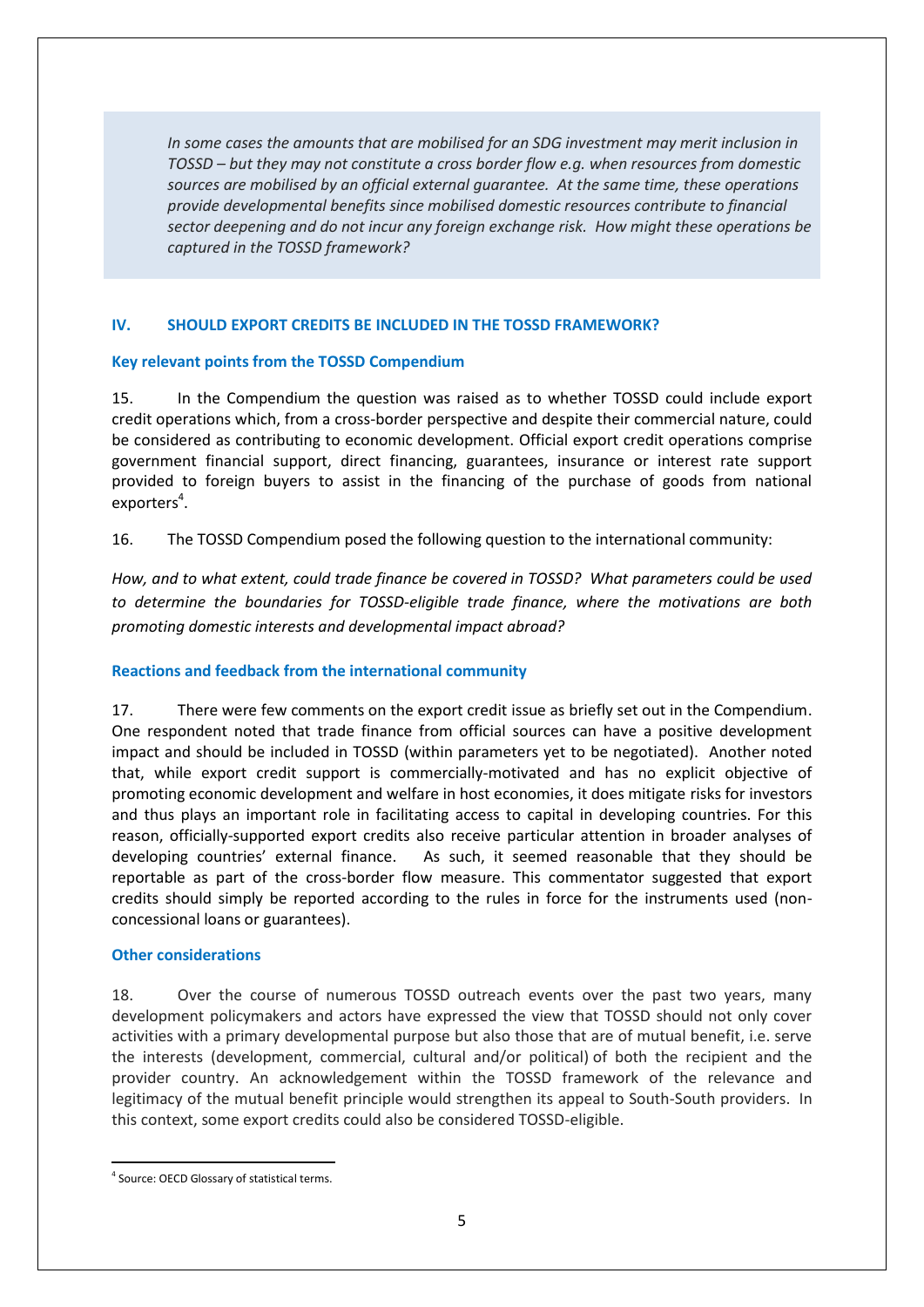19. This issue needs to be explored further by the Task Force. On the one hand, it could be argued that most export credits have a purely commercial motive and do not consider their development impact (which may be sustainable or not) – and that therefore they should not be included in TOSSD. On the other hand, some export credits may play a role in facilitating development investments that contribute to achieving SDG targets and goals. In this regard, it would be important to establish eligibility criteria/methodologies and relevant boundaries for determining which export credits could be counted in TOSSD.

20. At a minimum, TOSSD could help shed light on export credits in co-financing arrangements involving official development finance, either in the form of:

- Associated financing packages<sup>5</sup>, where export credits are combined with development finance, and where export credit agencies and aid agencies work together to facilitate financing for projects for which development outcomes are expected and are part of the government's strategy/priority action plan.
- Project finance structures where multiple actors including development finance actors and instruments interact to reach financial closure for large projects such as in the infrastructure sector. Such specific financing packages involving aid agencies and/or other development finance actors (development banks, DFIs) could be considered for inclusion in TOSSD, counted at face value and reported according to the rules in force for the instruments used (non-concessional loans or guarantees).

21. The inclusion in TOSSD of broader officially supported export credits – i.e. those extended on a purely commercial basis – is questionable and may be unfeasible at the project level (because of confidentiality constraints). One option could be to have these operations captured as a separate but complementary flow indicator (together with potentially other flow indicators such as remittances and FDI) in the TOSSD measurement framework.

## **Issues for discussion**

## TOSSD Task Force members are invited to express their views regarding the following questions:

*Would it be appropriate for export credits extended in co-financing with official development finance interventions (e.g. associated financing packages, project finance) to be included in TOSSD?*

*Should the inclusion of broader export credits – not linked to any official development finance intervention – also be examined?*

**.** 

<sup>&</sup>lt;sup>5</sup> According to the DAC, associated financing associates in law or in fact two or more of the following, at least one of which is in effect tied or partially untied: i) official development assistance flows; ii) other concessional or non-concessional official flows; iii) officially supported export credits.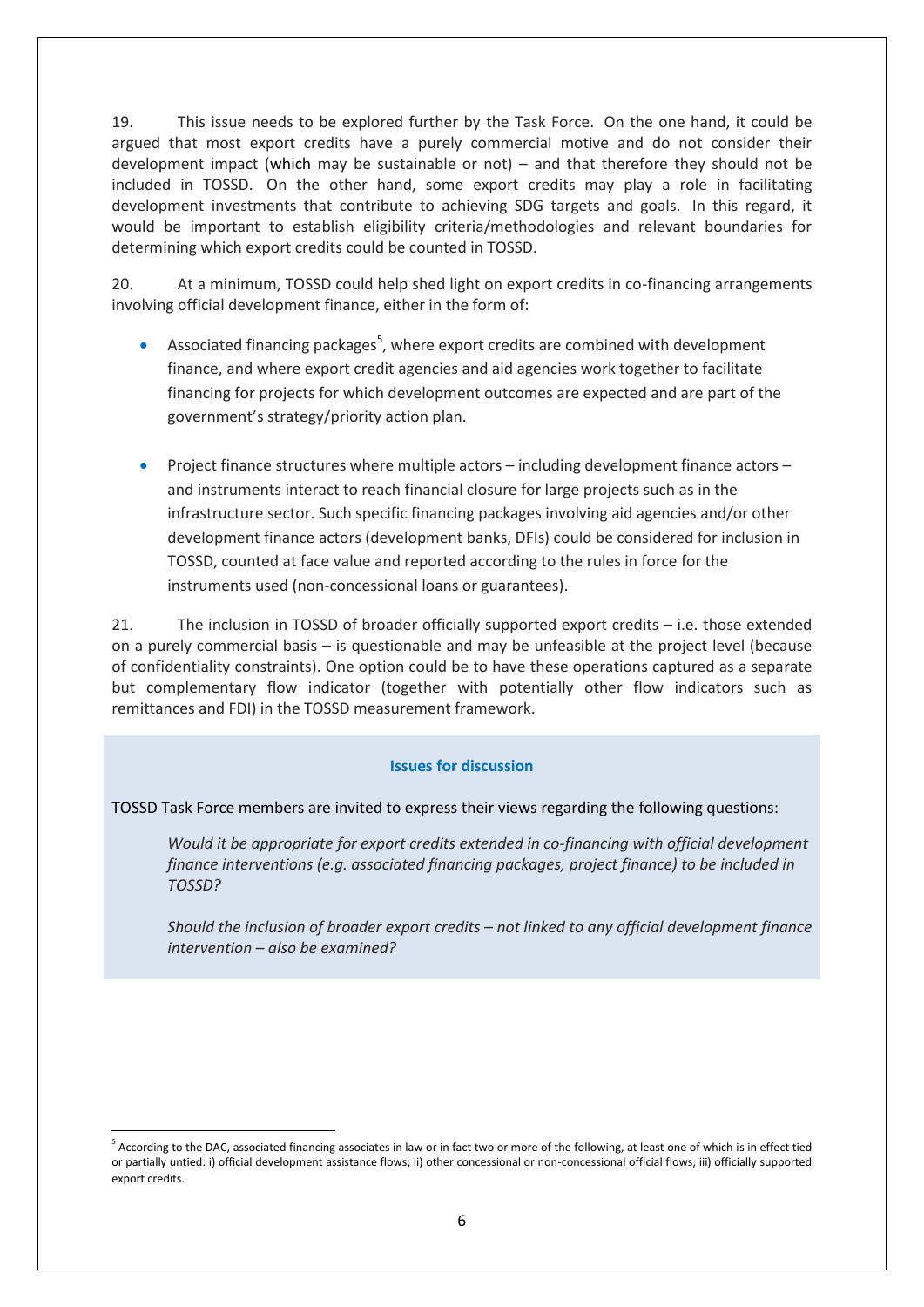## **ANNEX I**

## **EXTRACT OF THE OECD-DAC REPORTING DIRECTIVES** [DCD/DAC(2016)3/ADD1/FINAL] "Annex 10b. List of financial instruments"

| <b>Broad</b><br>category                      | Sub-<br>catego<br>ry code | <b>Sub-category label</b>                         | <b>Definition</b>                                                                                                                                                                                                                                                                                                                                    |
|-----------------------------------------------|---------------------------|---------------------------------------------------|------------------------------------------------------------------------------------------------------------------------------------------------------------------------------------------------------------------------------------------------------------------------------------------------------------------------------------------------------|
| 100 - GRANTS                                  | 110                       | Standard grant                                    | Grants are transfers in cash or in kind for which no legal debt<br>is incurred by the recipient.                                                                                                                                                                                                                                                     |
|                                               | 210                       | Interest subsidy                                  | A payment to soften the terms of private export credits, or<br>loans or credits by the banking sector.                                                                                                                                                                                                                                               |
|                                               | 310                       | Capital<br>subscription on<br>deposit basis       | Payments to multilateral agencies in the form of notes and                                                                                                                                                                                                                                                                                           |
|                                               | 311                       | Capital<br>subscription on<br>encashment<br>basis | similar instruments, unconditionally encashable at sight by the<br>recipient institutions.                                                                                                                                                                                                                                                           |
| 420 - DEBT INSTRUMENTS                        | 421                       | Standard loan                                     | Transfers in cash or in kind for which the recipient incurs legal<br>debt (and the resulting claim is not intended to be traded).<br>Since payment obligations on standard loan are senior<br>obligations, i.e. creditors are entitled to receive payments<br>against their claims before anyone else, they are also referred<br>to as senior loans. |
|                                               | 422                       | Reimbursable<br>grant                             | A contribution provided to a recipient institution for<br>investment purposes, with the expectation of long-term<br>reflows at conditions specified in the financing agreement. The<br>provider assumes the risk of total or partial failure of the<br>investment; it can also decide if and when to reclaim its<br>investment.                      |
|                                               | 423                       | <b>Bonds</b>                                      | Fixed-interest debt instruments, issued by governments,<br>public utilities, banks or companies, tradable in financial<br>markets.                                                                                                                                                                                                                   |
|                                               | 424                       | Asset-backed<br>securities                        | Securities whose value and income payments are derived from<br>and backed by a specific pool of underlying assets.                                                                                                                                                                                                                                   |
|                                               | 425                       | Other debt<br>securities                          |                                                                                                                                                                                                                                                                                                                                                      |
| 430 - MEZZANINE FINANCE<br><b>INSTRUMENTS</b> | 431                       | Subordinated<br>loan                              | A loan that, in the event of default, will only be repaid after all<br>senior obligations have been satisfied. In compensation for<br>the increased risk, mezzanine debt holders require a higher<br>return for their investment than secured or more senior<br>lenders.                                                                             |
|                                               | 432                       | Preferred equity                                  | Equity that, in the event of default, will be repaid after all<br>senior obligations and subordinated loans have been satisfied;<br>and will be paid before common equity holders. It is a more<br>expensive source of finance than senior debt, a less expensive<br>source than equity.                                                             |
|                                               | 433                       | Other hybrid<br>instruments                       | Including convertible debt or equity.                                                                                                                                                                                                                                                                                                                |